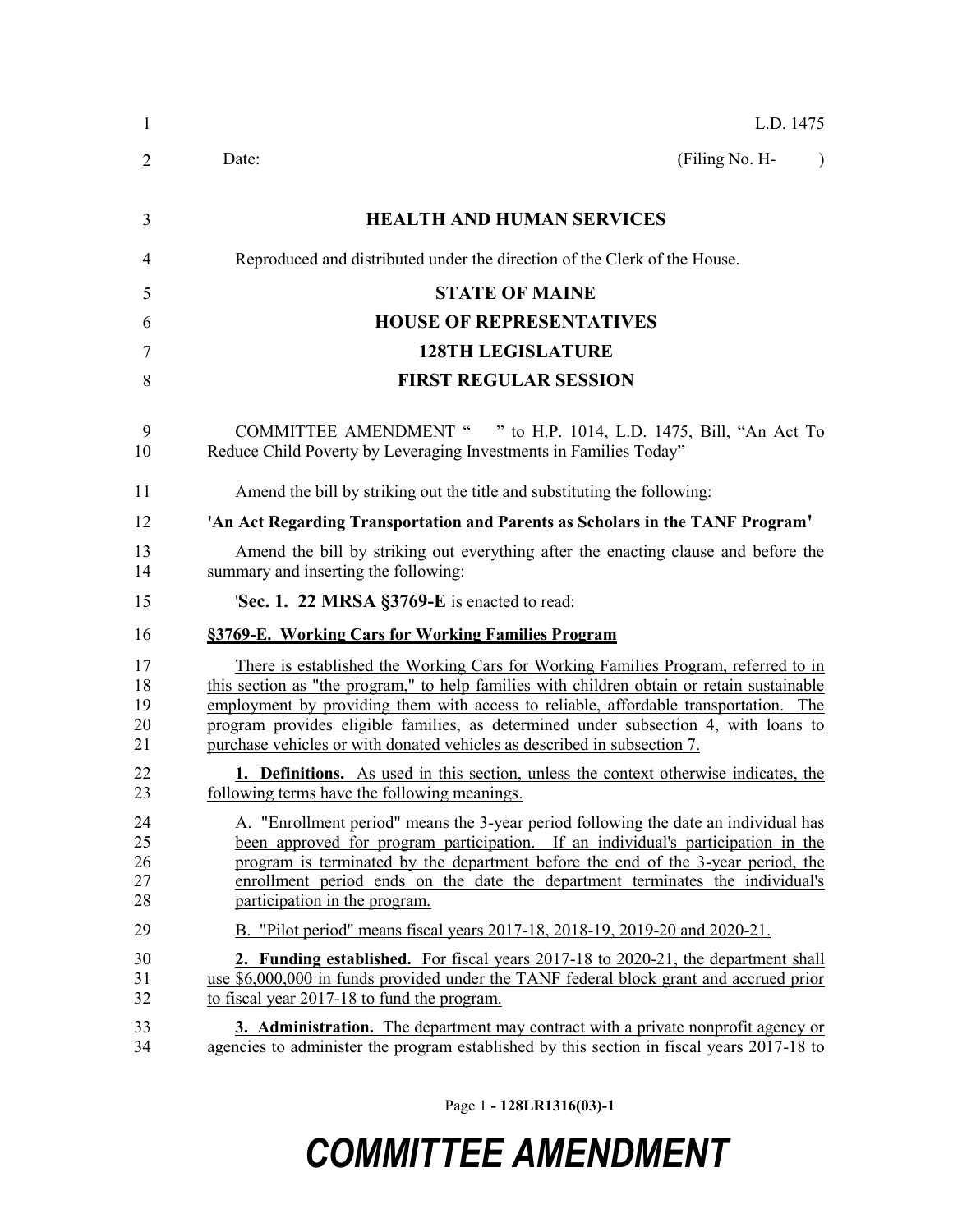2020-21. The agency or agencies must provide services to eligible families statewide and have demonstrated capacity to work with low-income families and provide case management assistance. Nothing in this section may be construed to mean that the department, or any agency delivering program services under contract with the department, is required to obligate or expend any funds beyond existing funds available to them under this section. **4. Eligibility requirements.** Within the limits of available program resources, an individual is eligible for services under this program as determined by the department if the individual's family: 10 A. Includes a minor child or children living in the household; 11 B. Has income that is less than 200% of the federal poverty guidelines; C. Is engaged in employment, or is participating in a training or education program directly leading to employment, including but not limited to the Parents as Scholars Program established pursuant to section 3790, the Competitive Skills Scholarship Program established pursuant to Title 26, section 2033 or any program approved by a career center administered by the Department of Labor; D. Would have improved access to sustainable employment or preparation for 18 employment as a result of program participation; E. Has the financial ability or necessary resources available to insure and maintain a vehicle, including resources that may be available through the ASPIRE-TANF Program under section 3782-A or alternative aid under section 3763; and F. Agrees to participate in a case management program under subsection 8 designed to improve understanding of the responsibilities of car ownership as a condition of program eligibility. **5. Application; decision; appeal.** The department shall give an individual the opportunity to make a written application for the program and the individual must be given a prompt written decision in response to that application. Any decision related to eligibility for the program under this section must include notice that the decision may be appealed by the individual through a request for a hearing within 30 days of receipt of the

 decision in accordance with rules adopted by the department. The 30-day appeal period may be extended if the claimant can show good cause for failing to appeal within the 30-day period.

 **6. Vehicles provided.** Under the program, the agency or agencies administering the program shall obtain reliable vehicles and provide them to eligible individuals. The amount of any payment by an individual must be established using a sliding scale, which may include down payment assistance, designed to ensure affordability and the greatest likelihood of successful program participation. The sliding scale must provide that no monthly payment for a program vehicle is due, nor does one accrue, from any individual whose family income is at or below 100% of the federal poverty guidelines.

 **7. Program vehicles; reliability.** All vehicles donated or subject to loans under this program must be assessed prior to acceptance into the program to determine that they are sufficiently reliable to ensure, to the greatest extent feasible, a family's successful participation in the program. A program administrator shall have the option of repairing

Page 2 **- 128LR1316(03)-1**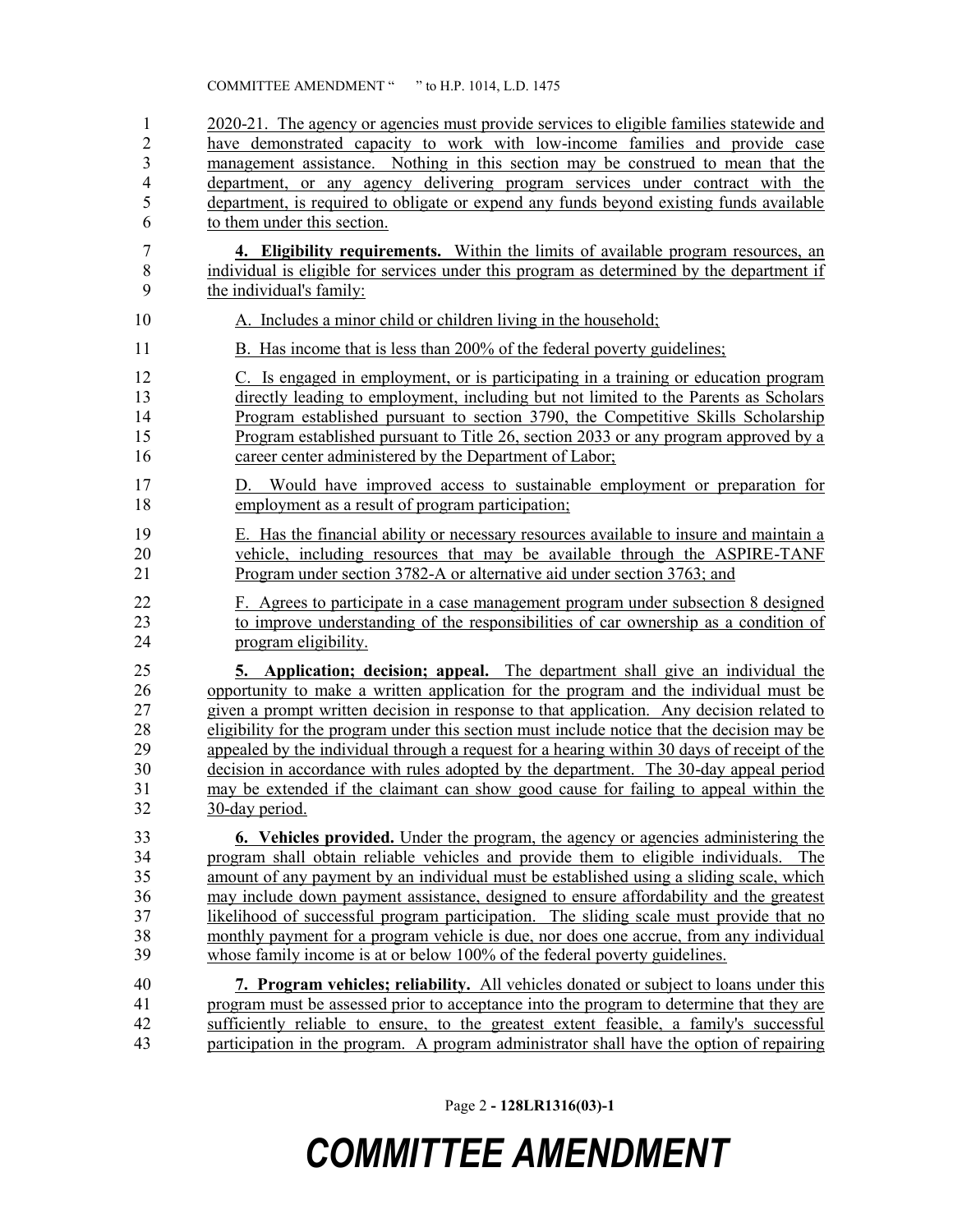or selling any vehicle that does not meet the standard of reliability established for acceptance into the program. Any proceeds from such sale must be reinvested in the program.

 **8. Case management services.** Agencies administering the program must provide case management services to participating individuals to ensure that they will have information about the basic responsibilities of car ownership and the support necessary to participate successfully in the program.

 **9. Registration, insurance and repairs.** Agencies administering the program shall use 10% of funds provided by the department to establish a reserve fund for emergencies related to repairs or other necessary costs essential for maintaining a vehicle for eligible participants.

 **10. Participant savings account.** A participant in the program must designate 15% of the participant's monthly loan payment for deposit in a separate identifiable account that may be used during the period of enrollment only for program vehicle repairs, insurance or registration costs for a program vehicle or other transportation-related purposes. The participant's payment must be matched by the program administrator with funds available to the program. Any balance available in such an account at the end of the participant's enrollment period must be provided to the program participant.

 **11. Obligated funds carried over beyond pilot period.** Any funds provided under this section may be carried forward beyond the pilot period to continue to provide 21 program services to an eligible participant for the duration of that participant's enrollment<br>22 period as long as those funds were obligated prior to the expiration of the pilot period. period as long as those funds were obligated prior to the expiration of the pilot period.

 **12. Program evaluation.** The department shall submit a report by January 15, 2022 24 to the joint standing committee of the Legislature having jurisdiction over human services matters evaluating the program. The report must include:

- A. The number of families and individuals participating in the program for each year 27 of the pilot period, indicating the number receiving a donated vehicle and those who participated through a loan agreement;
- B. The number of participants engaged in employment or participating in an education or training program at the time the participants entered the program;
- C. The number and percentage of participants that successfully completed an education or training program while participating in the program;
- D. The number and percentage of participants that were continuously employed throughout the participants' period of participation;
- E. The number and percentage of participants who experienced an increase in wages or hours of employment throughout their period of enrollment;
- F. The number and percentage of participants that defaulted on a loan and were terminated from the program as a result; and
- G. The number and percentage of participants that left the program prior to the end of the participants' enrollment period.

Page 3 **- 128LR1316(03)-1**